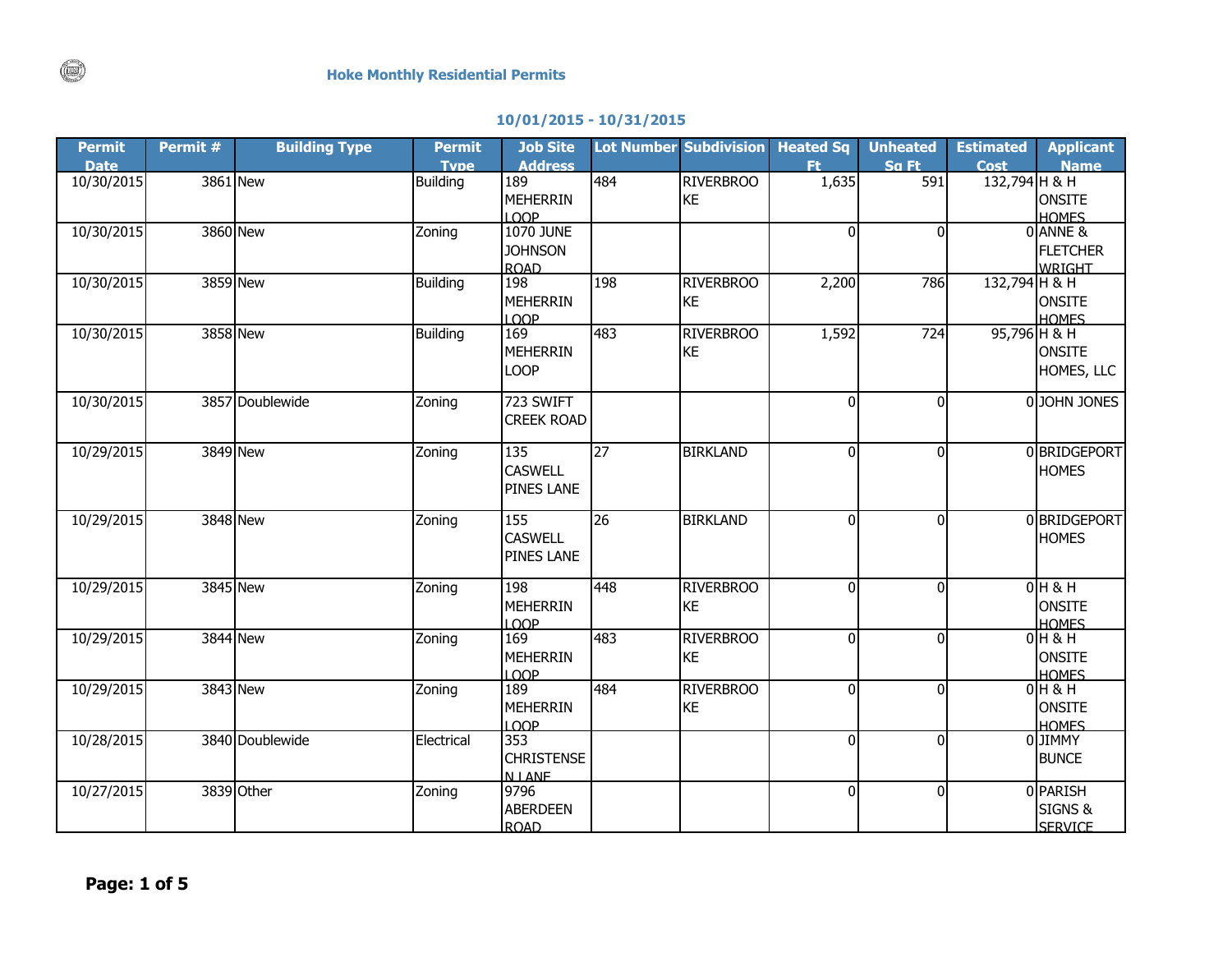| 10/27/2015 | 3838 Fence               | Zoning          | 264 ROYAL<br><b>BIRKDALE</b><br><b>DRIVE</b> | $\overline{1}$ | <b>TURNBERRY</b>                 | $\Omega$         | $\overline{0}$ |             | 0 LMS & SONS                                                           |
|------------|--------------------------|-----------------|----------------------------------------------|----------------|----------------------------------|------------------|----------------|-------------|------------------------------------------------------------------------|
| 10/27/2015 | 3837 Commercial (new)    | Zoning          | 2606<br><b>LAURINBURG</b><br><b>ROAD</b>     |                |                                  | $\Omega$         | $\Omega$       |             | 0 RAEFORD<br>SPANISH<br><b>SDA CHURCH</b>                              |
| 10/27/2015 | 3831 Roof                | <b>Building</b> | 515<br><b>LOUISIANA</b><br><b>DIVE</b>       |                | <b>MAGNOLIA</b><br><b>GREENS</b> | 3,500            | $\Omega$       |             | 15,196 DEBRA<br><b>BRIGHAM</b>                                         |
| 10/27/2015 | 3830 Renovations         | <b>Building</b> | 156 WHALEY<br><b>ROAD</b>                    |                |                                  | 2,000            | $\Omega$       |             | 7,058 ALTON<br><b>SMITH</b>                                            |
| 10/26/2015 | 3829 Replacement Windows | <b>Building</b> | 341<br><b>GREENTREE</b><br><b>ROAD</b>       |                | <b>FOREST</b><br><b>WOODS</b>    | $\overline{0}$   | $\Omega$       |             | 10,827 DAVID<br><b>RAMSEY</b>                                          |
| 10/26/2015 | 3824 storage/shed        | <b>Building</b> | 3600<br><b>FAYETTEVILL</b><br>F ROAD         |                |                                  | $\mathbf{0}$     | 5,000          | 50,000 MIKE | <b>WAGUESPAC</b>                                                       |
| 10/26/2015 | 3821 Accessory Building  | Zoning          | 1124<br><b>CAMDEN</b><br><b>ROAD</b>         |                |                                  | $\mathbf 0$      | $\Omega$       |             | 0 THOMAS<br><b>FOLDESI</b>                                             |
| 10/23/2015 | 3816 storage/shed        | Zoning          | 214 CROSS<br><b>CREEK</b><br><b>DRIVE</b>    | $\overline{8}$ | <b>TURNING</b><br><b>LEAF</b>    | $\overline{0}$   | $\Omega$       |             | 0 RICHARD<br><b>BOSTICK</b>                                            |
| 10/23/2015 | 3815 New                 | <b>Building</b> | 274 FISHERS 45<br><b>COVE</b>                |                | <b>EAGLES</b><br><b>RIDGE</b>    | 1,788            | 904            | 87,600 KIDD | <b>CONSTRUCTI</b><br>ΩN.                                               |
| 10/23/2015 | 3813 Renovations         | <b>Building</b> | 260<br><b>CHESTNUT</b><br><b>DRIVE</b>       |                | <b>FOREST</b><br><b>VIEW</b>     | $\overline{0}$   | $\Omega$       |             | 8,500 IAN WALKER                                                       |
| 10/23/2015 | 3811 Addition            | Zoning          | <b>1516 SCULL</b><br><b>ROAD</b>             |                |                                  | $\Omega$         | $\Omega$       |             | 0YOUR<br><b>DREAM</b><br><b>HOME</b><br><b>IMPROVEME</b><br>$NT$ $11C$ |
| 10/23/2015 | 3810 Addition            | <b>Building</b> | 1516 SCULL<br><b>ROAD</b>                    |                |                                  | 272              | 344            | 20,000 YOUR | <b>DREAM</b><br><b>HOME</b><br><b>IMPROVEME</b><br>$NT$ $\cup$ $C$     |
| 10/23/2015 | 3807 Addition            | <b>Building</b> | <b>1516 SCULL</b><br><b>ROAD</b>             |                |                                  | $\overline{272}$ | 344            | 20,000 YOUR | <b>DREAM</b><br><b>HOME</b><br><b>IMPROVEME</b><br>$NT$ $\cup$ $C$     |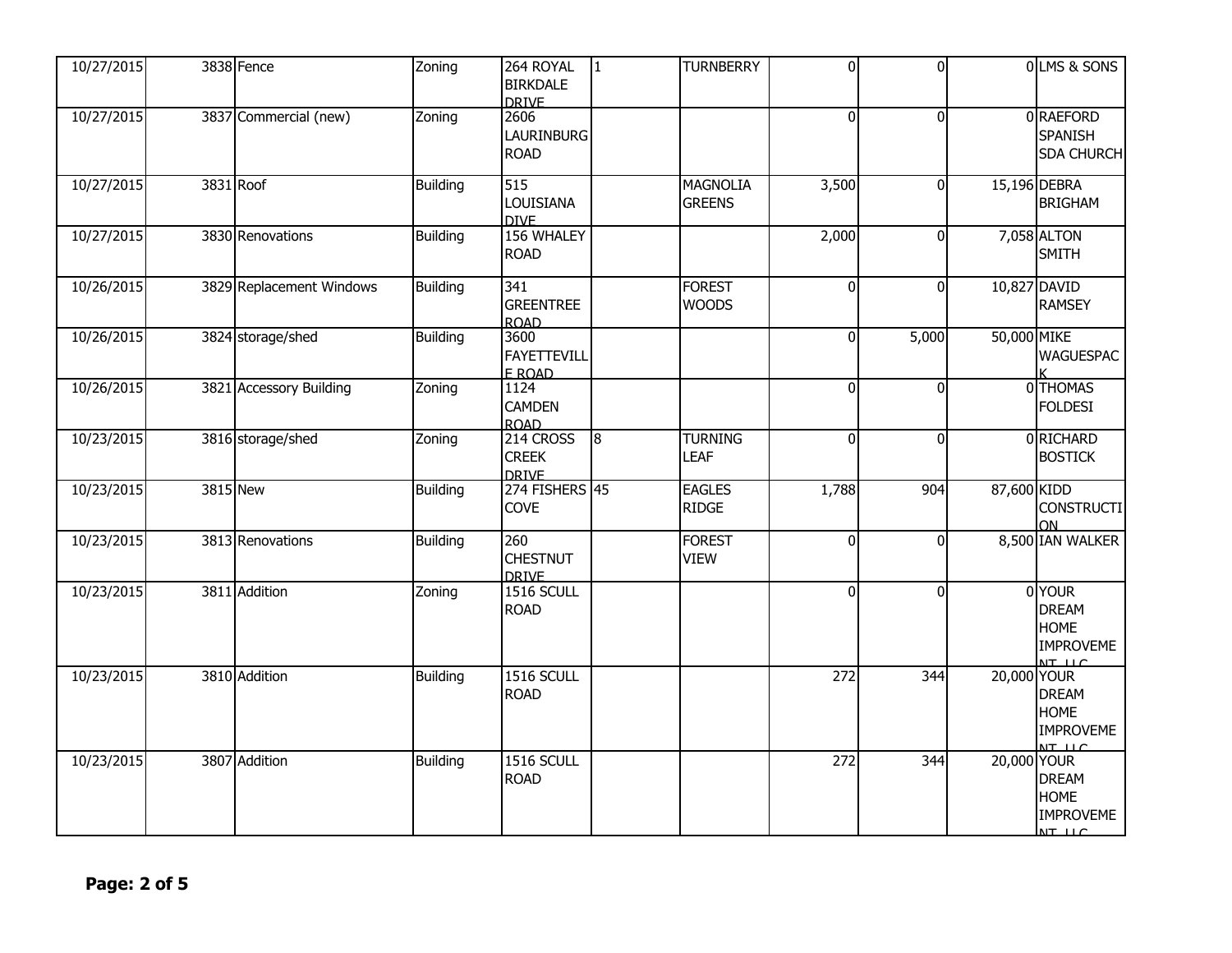| 10/22/2015 | 3802 Singlewide | <b>Building</b>          | 106 SHADY                                                |    | SHADY LANE                                    | $\overline{0}$   | $\mathbf{0}$ | 0 SHADY LANE                                                                 |
|------------|-----------------|--------------------------|----------------------------------------------------------|----|-----------------------------------------------|------------------|--------------|------------------------------------------------------------------------------|
| 10/22/2015 | 3801 Singlewide | <b>Building</b>          | <b>LANE</b><br>107 SHADY<br><b>LANE</b>                  |    | <b>MHP</b><br><b>SHADY LANE</b><br><b>MHP</b> | $\overline{0}$   | $\Omega$     | <b>INC</b><br>0 SHADY LANE<br><b>INC</b>                                     |
| 10/21/2015 | 3799 Garage     | Zoning                   | 340 WALTER<br><b>DRIVE</b>                               |    |                                               | $\overline{0}$   | $\Omega$     | 0 RONALD<br><b>ALLEN</b>                                                     |
| 10/20/2015 | 3797 Addition   | Zoning                   | 284<br><b>HIMALAYA</b><br><b>DRIVE</b>                   | 67 | <b>RIDGE VIEW</b>                             | $\overline{0}$   | $\Omega$     | 0 YOUR<br><b>DREAM</b><br><b>HOME</b><br><b>IMPROVEME</b><br>$NT$ $\cup$ $C$ |
| 10/20/2015 | 3796 Upfit      | Building                 | 210<br><b>MEDICAL</b><br><b>PAVILION</b><br><b>DRIVE</b> |    |                                               | $\overline{125}$ | $\Omega$     | 152,115 CAPE FEAR<br><b>VALLEY</b>                                           |
| 10/19/2015 | 3793 New        | <b>Building</b>          | 118<br><b>WENTWORT</b><br><b>H DRIVE</b>                 | 46 | <b>TURNBERRY</b>                              | 3,207            | 582          | 204,900 CAVINESS &<br><b>CATES</b>                                           |
| 10/19/2015 | 3792 New        | Zoning                   | 282 GEORGE<br><b>BAKER LANE</b>                          |    |                                               | $\overline{0}$   | $\Omega$     | 0JERRY<br><b>BAKER</b>                                                       |
| 10/19/2015 | 3791 New        | <b>Building</b>          | 482 ROYAL<br><b>BIRKDALE</b><br><b>DRIVE</b>             | 15 | <b>TURNBERRY</b>                              | 2,831            | 1,169        | 202,400 CAVINESS &<br><b>CATES</b>                                           |
| 10/19/2015 | 3790 New        | <b>Building</b>          | 470 ROYAL<br><b>BIRKDALE</b><br><b>DRIVE</b>             | 14 | <b>TURNBERRY</b>                              | 3,107            | 804          | 202,400 CAVINESS &<br><b>CATES</b>                                           |
| 10/19/2015 | 3785 New        | Sign (lighted) 1950 CLUB | POND ROAD                                                |    |                                               | $\overline{0}$   | $\Omega$     | <b>OEBERT SIGN</b><br>CO, INC.                                               |
| 10/16/2015 | 3784 New        | Zoning                   | 118<br><b>WENTWORT</b><br><b>H DRIVE</b>                 | 46 | <b>TURNBERRY</b>                              | $\overline{0}$   | $\Omega$     | 0 CAVINESS &<br><b>CATES</b>                                                 |
| 10/16/2015 | 3783 New        | Zoning                   | 482 ROYAL<br><b>BIRKDALE</b><br><b>DRIVE</b>             | 15 | <b>TURNBERRY</b>                              | $\overline{0}$   | $\Omega$     | 0 CAVINESS &<br><b>CATES</b>                                                 |
| 10/16/2015 | 3782 New        | Zoning                   | 470 ROYAL<br><b>BIRKDALE</b><br><b>DRIVE</b>             | 14 | <b>TURNBERRY</b>                              | $\overline{0}$   | $\Omega$     | 0 CAVINESS &<br><b>CATES</b>                                                 |
| 10/16/2015 | 3776 Doublewide | <b>Building</b>          | 1415 HAIRE<br><b>ROAD</b>                                |    |                                               | $\overline{0}$   | $\mathbf{0}$ | 0 YESENIA<br>MERIDA-<br><b>HERNADEZ</b>                                      |
| 10/15/2015 | 3774 New        | <b>Building</b>          | 1124<br><b>CAMDEN</b><br><b>ROAD</b>                     |    |                                               | 2,442            | 5,887        | 175,000 THOMAS<br>LIGHTHOUSE<br><b>INC</b>                                   |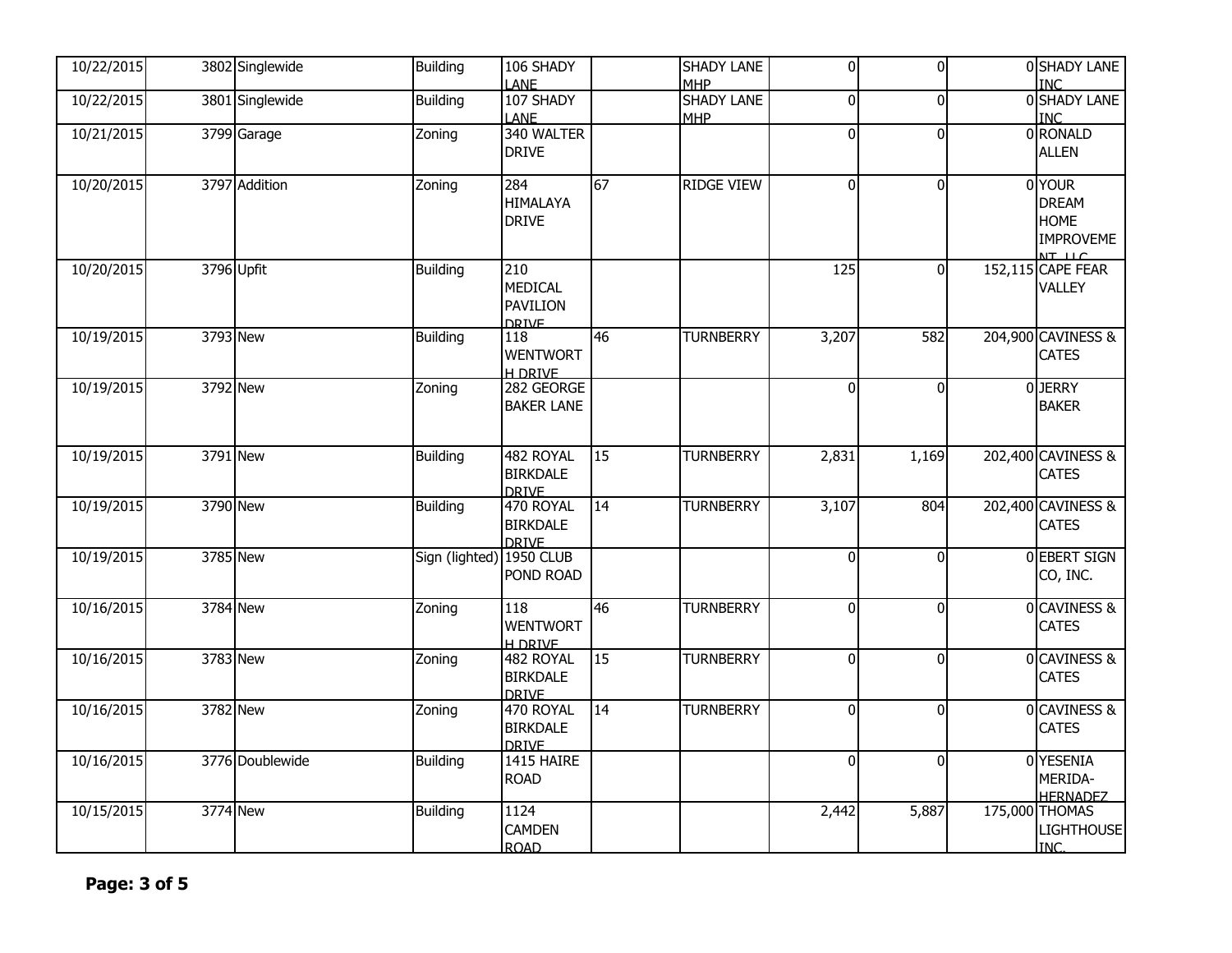| 10/15/2015 | 3770 New          | <b>Building</b> | 212 OLD<br><b>BLOSSOM</b><br><b>COURT</b>              | 29  | <b>SHADOW</b><br><b>CREEK</b> | 2,077          | 539      | 108,000 TRISTAR<br><b>BUILDING &amp;</b><br><b>DEVELOPME</b><br>NT, INC.           |
|------------|-------------------|-----------------|--------------------------------------------------------|-----|-------------------------------|----------------|----------|------------------------------------------------------------------------------------|
| 10/15/2015 | 3767 Singlewide   | Zoning          | 398 HAIRE<br><b>ROAD</b>                               |     |                               | $\overline{0}$ | $\Omega$ | 0 LORENZO<br><b>VILLEGAS</b>                                                       |
| 10/14/2015 | 3763 New          | Zoning          | 212 OLD<br><b>BLOSSOM</b><br><b>COURT</b>              | 29  | <b>SHADOW</b><br><b>CREEK</b> | $\overline{0}$ | $\Omega$ | 0 TRISTAR<br><b>BUILDING &amp;</b><br><b>DEVELOPME</b><br>NT, INC.                 |
| 10/14/2015 | 3762 Singlewide   | <b>Building</b> | 438<br><b>SCURLOCK</b><br><b>SCHOOL</b><br><b>ROAD</b> |     |                               | $\overline{0}$ | $\Omega$ | 0 YOAN<br><b>KENEDY</b><br>GARCIA-<br><b>VEGA</b>                                  |
| 10/8/2015  | 3744 Fence        | Zoning          | 559 ROYAL<br><b>BIRKDALE</b><br><b>DRIVE</b>           | 29  | <b>TURNBERRY</b>              | $\overline{0}$ | $\Omega$ | 0 LMS & SONS<br><b>HOMES</b>                                                       |
| 10/7/2015  | 3740 Singlewide   | <b>Building</b> | 1386 COPE<br><b>ROAD</b>                               |     |                               | $\overline{0}$ | $\Omega$ | 0 GABRIEL<br>DIAL &<br><b>TACAHNA</b><br><b>MCGIRT</b>                             |
| 10/7/2015  | 3738 storage/shed | <b>Building</b> | 6105<br>PHILLIPPI<br><b>CHURCH</b><br><b>ROAD</b>      |     |                               | $\overline{0}$ | 2,400    | 30,000 PERRY<br><b>LOWERY</b>                                                      |
| 10/6/2015  | 3737 New          | <b>Building</b> | 279<br><b>STONEBRIAR</b><br><b>AVENUE</b>              | 79  | <b>HIGHLANDS</b><br>@BEDFORD  | 2,700          | 881      | 192,300 H & H<br><b>CONSTRUCT</b><br>ORS OF<br><b>FAYETTEVILL</b><br>$F \cup C$    |
| 10/6/2015  | 3736 New          | <b>Building</b> | 153<br>PENDLETON<br><b>STREET</b>                      | 252 | MIDLANDS@<br><b>BEDFORD</b>   | 2,300          | 634      | 169,615 H & H<br><b>CONSTRUCT</b><br>ORS OF<br><b>FAYETTEVILL</b><br><u>e 11 c</u> |
| 10/5/2015  | 3735 New          | Zoning          | 153<br><b>PENDLETON</b><br><b>STREET</b>               | 252 | <b>MIDLANDS</b><br>@ BEDFORD  | $\overline{0}$ | $\Omega$ | $0H$ $\overline{8}$ $H$<br><b>CONSTRUCT</b><br><b>ORS</b>                          |
| 10/5/2015  | 3734 New          | Zoning          | 279<br><b>STONEBRIAR</b><br><b>AVENUE</b>              | 79  | <b>HIGHLANDS</b><br>@ BEDFORD | $\overline{0}$ | $\Omega$ | $0H$ & H<br><b>CONSTRUCT</b><br><b>ORS</b>                                         |
| 10/2/2015  | 3727 Fence        | Zoning          | 335<br><b>SOMERSET</b><br><b>DRIVE</b>                 | 45  | <b>SOMERSET</b>               | $\overline{0}$ | $\Omega$ | 0 DENNIS<br><b>TONEY</b>                                                           |